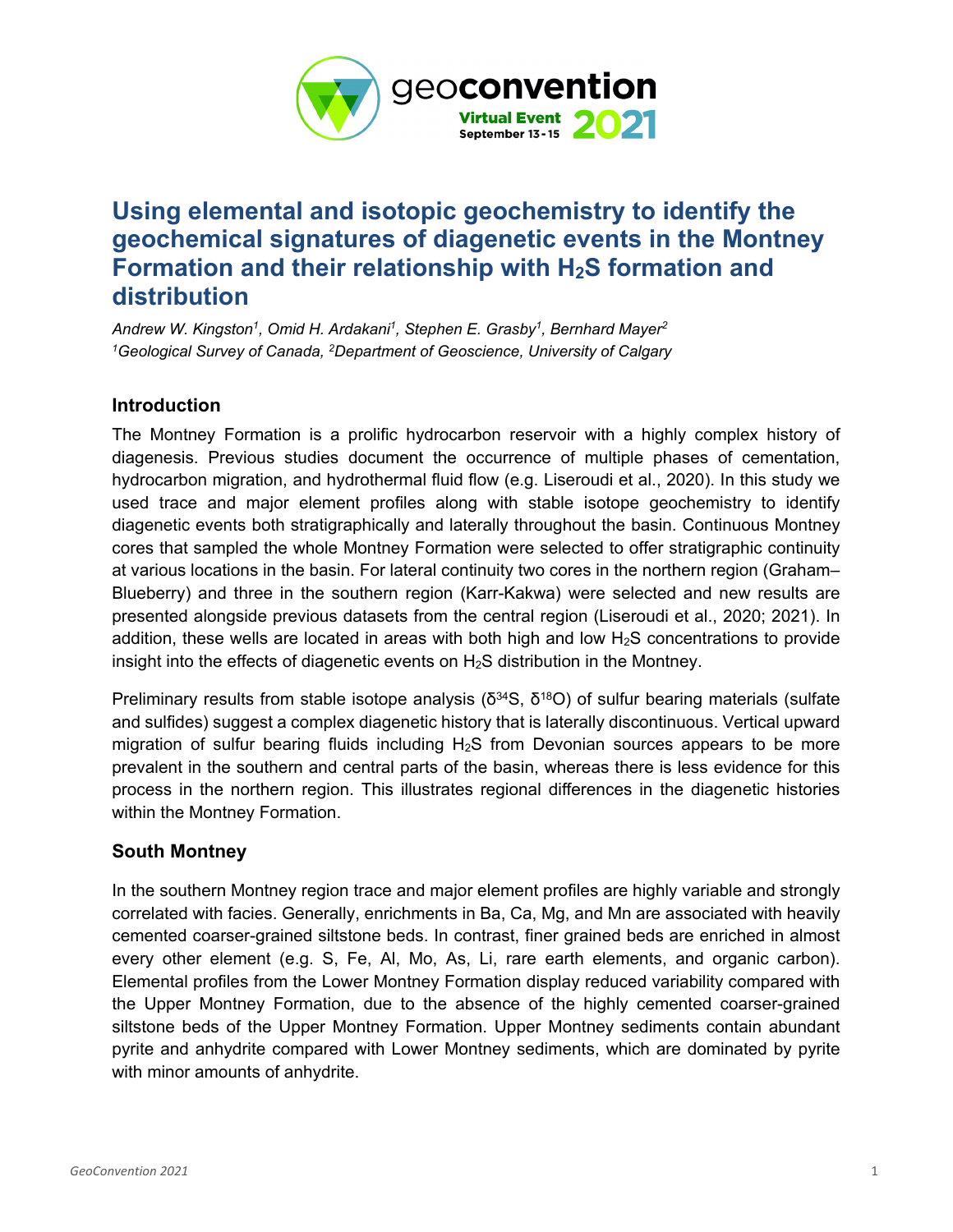

Sulfur isotope analysis indicates that Montney  $\delta^{34}S_{\text{anhvdrite}}$  values (20 to 27‰) are consistent with Devonian δ34Sanhydrite values (*e.g.* Claypool, 1980) and distinct from δ34Sanhydrite values of the Triassic Charlie Lake Formation (14 to 17‰). Pyrite in southern Montney sections occurs in several forms (e.g. framboidal, euhedral, and coalesced) similar to the central Montney region (see Liseroudi et al., 2021) with a wide range in  $\delta^{34}S_{pyrite}$  values (-38 to +20‰) reflecting diverse sulfide formation processes. For example, analysis of several pyritic layers from the Lower Montney Formation exhibit corresponding enrichments in Cd and Zn, but not Mo or As. Cd and Zn have faster water exchange reaction kinetics than Fe and are often associated with hydrothermal sulfide deposits (Morse and Luther, 1999) hinting at the potential role of hydrothermal fluid flow. Sulfur isotope values from these pyrite layers are high (–5‰) and preclude a bacterial sulfate reduction (BSR) origin. These high  $\delta^{34}$ S values are instead consistent with a thermochemical sulfate reduction (TSR). Pyritized microfossils from the Lower Montney Formation display the lowest sulfur isotope values (–38 to –20‰), indicative of BSR during early diagenesis. Pyrite from Upper Montney sections generally have higher sulfur isotope values (–20 to +20‰) suggesting a combination of BSR and TSR formation pathways.

## **North Montney**

Trace element profiles from this region show a reduced contrast between the Lower and Upper Montney sections compared with the southern Montney cores. In general, these cores have higher concentrations of redox sensitive elements (e.g. Mo, V, As). Cores from this region have abundant pyrite while anhydrite occurrence is rare. High sulfur isotope values of pyrite (2 to 32‰) from these northern sections suggest that either thermochemical sulfate reduction played a role in pyrite formation, or that there was a significant perturbation to the regional seawater sulfate pool. Initial results from this region show minimal evidence of vertical upwards migration of sulfur bearing fluids from Devonian sources, but further work needs to be done to fully understand the diagenetic history of this region, which differs distinctly from the southern Montney region.

## **Summary**

The diagenetic history and related sources of sulfur for  $H_2S$  occurrence in the Montney Formation is complex and varies both stratigraphically and laterally within the basin. Using elemental and isotopic geochemistry we have illustrated some of the potential pathways for  $H_2S$  generation (e.g. BSR and TSR) including geochemical evidence for hydrothermal fluid migration, which likely all contribute to H2S occurrence in the Montney Formation. Due to the complex diagenetic history of the Montney Formation including high regional variability, more work is needed to better constrain these interpretations, especially at a basin-wide scale.

### **References**

Claypool, G.E., Holser, W.T., Kaplan, I.R., Sakai, H. and Zak, I., 1980. The age curves of sulfur and oxygen isotopes in marine sulfate and their mutual interpretation. Chemical Geology, 28, pp.199-260.